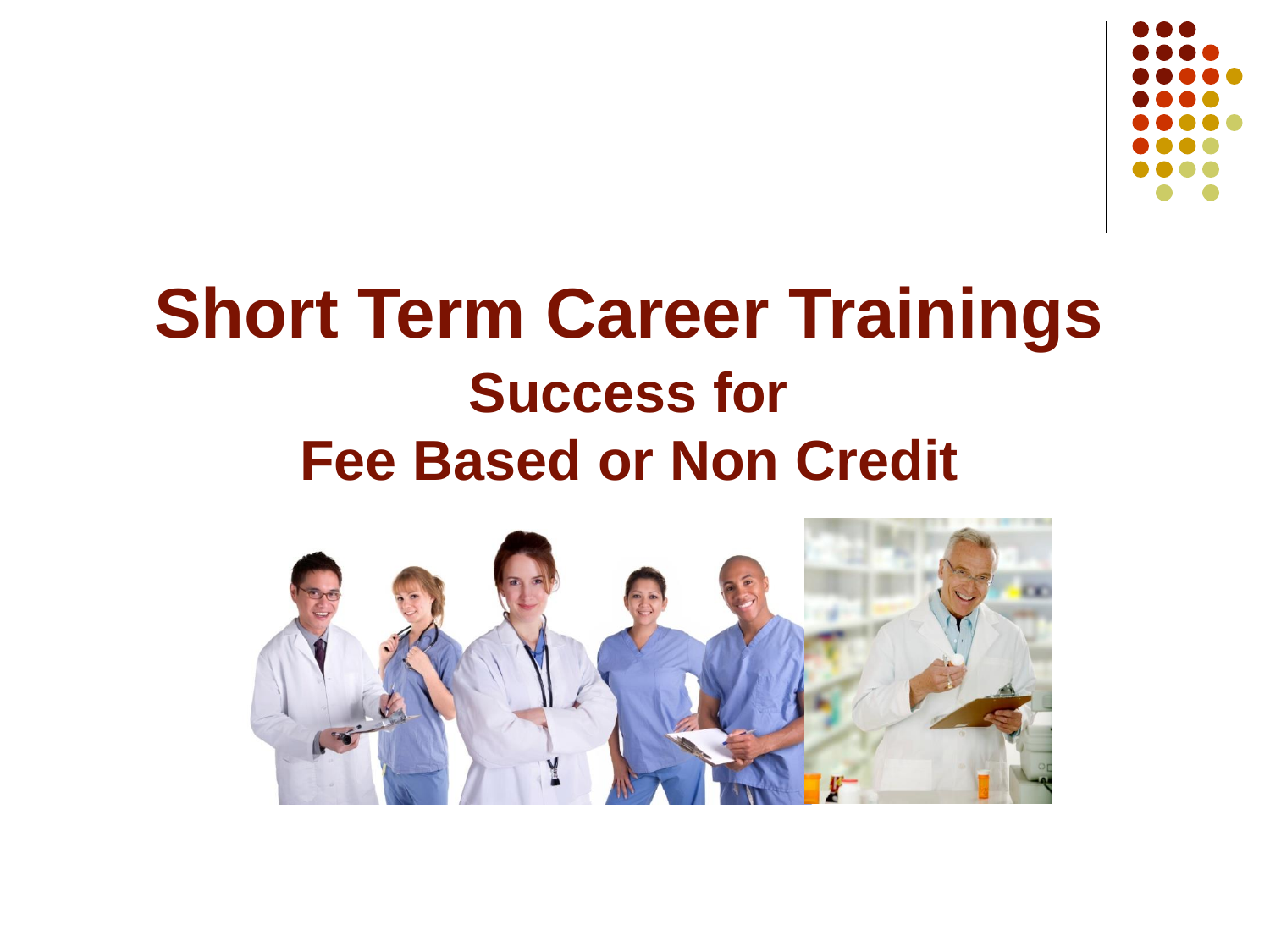



- **Discuss Emerging Opportunities for Short Term Career Training Programs**
- **Evaluate building into Fee Based or Non-Credit**
- **Share best practices about career certificate programs using an outside vendor**
- **How to develop your own vendor relationships**
- **Share best practices on marketing techniques**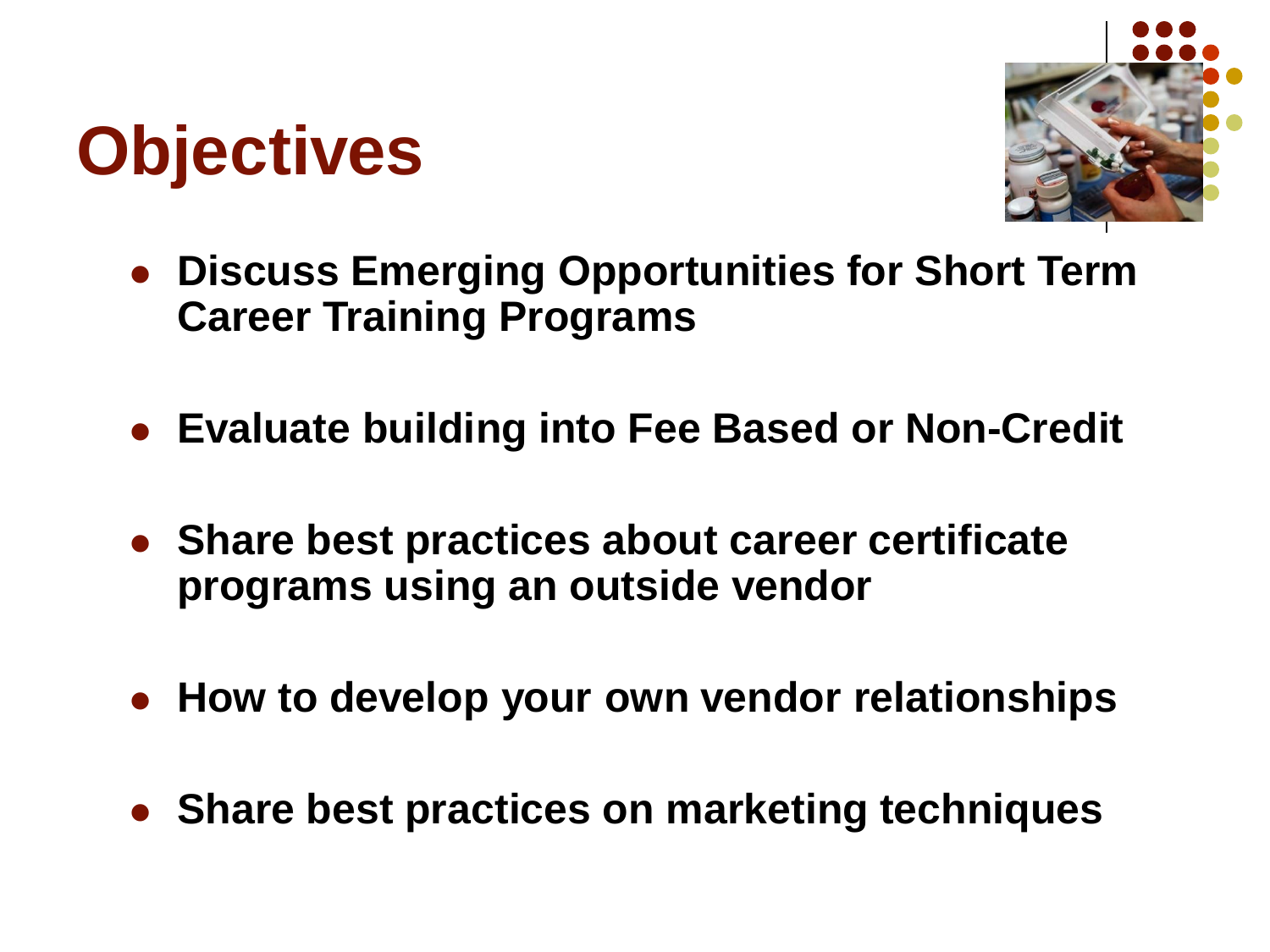

## **Mt. San Jacinto College**

#### **Department of Community & Continuing Education**

#### **Continuing Education (Non-Credit)**

- **Basic Skills – ESL, ABE, GED**
- **Older Adult**
- **Short Term Vocational Programs**

#### **Community Education (Fee Based)**

- **Everything from Salsa to Notary**
- **Career Training Certificates**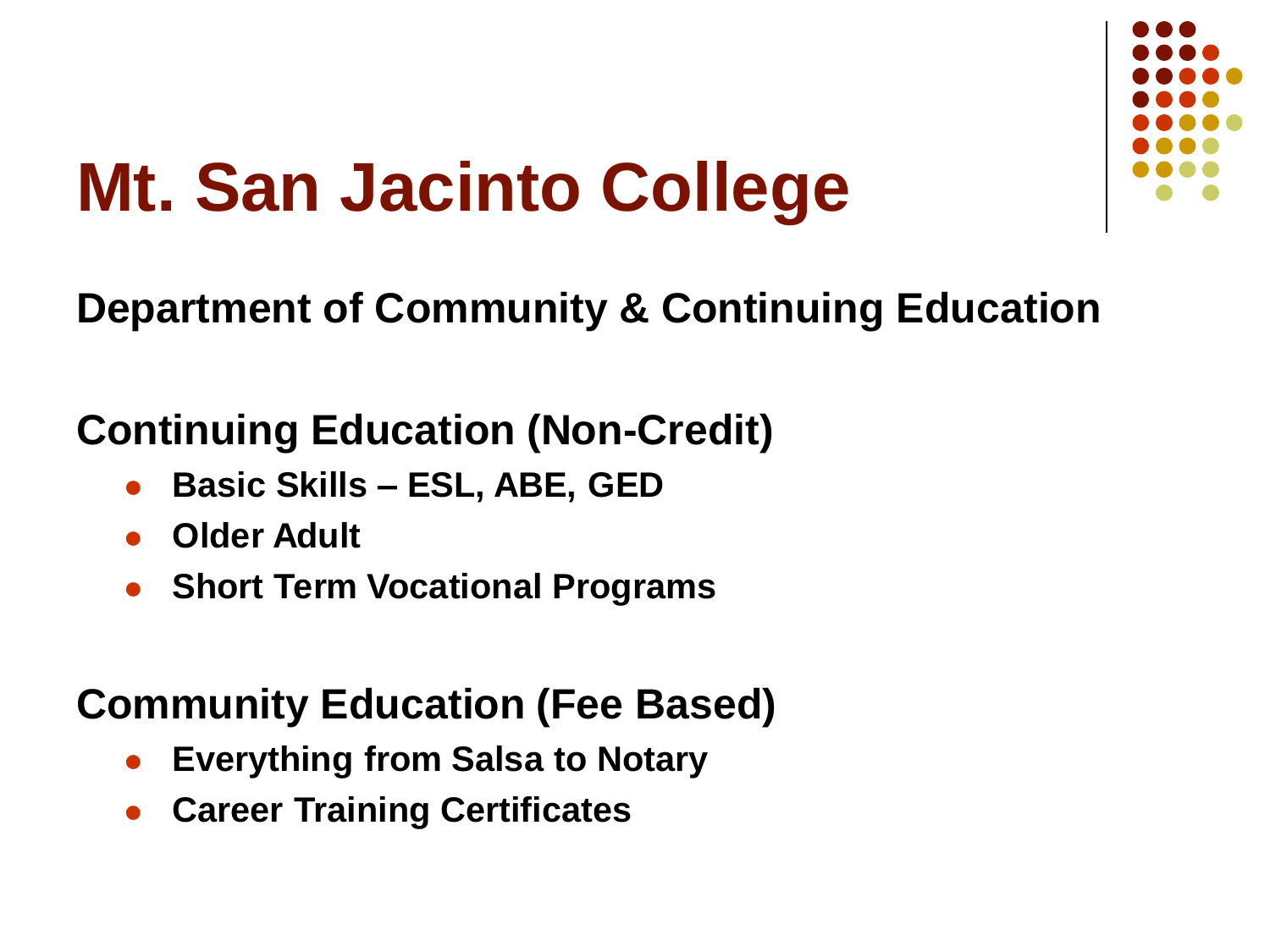# **Career Training Certificates**



- Fee Based
	- Pharmacy Technician
	- Optometric Technician
	- Medical Billing & Introductory Coding
	- Advanced Medical **Coding**
	- Holistic Massage **Technician**
	- Basics of Human Resources
- **Noncredit** 
	- Light Duty Automotive
	- Barbering (in progress)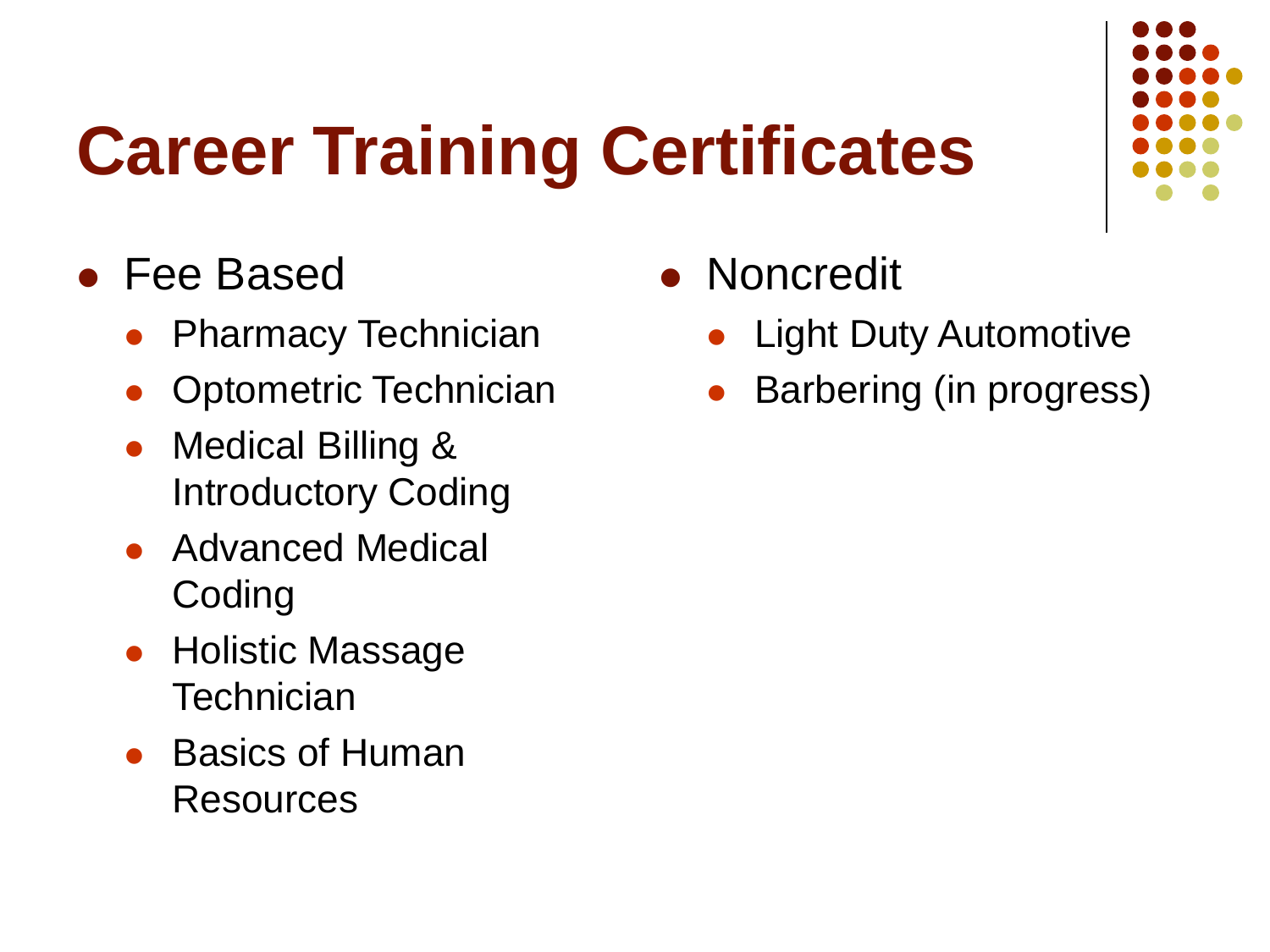## **Considerations for Fee Based or Noncredit**



#### FEE BASED

- Stable Revenue Source
- High Return
- Minimum Investment
- Quicker Start Up

**• NONCREDIT** 

- Cost Prohibitive in FB
- SB361 Eligible
- Feeds a Credit Program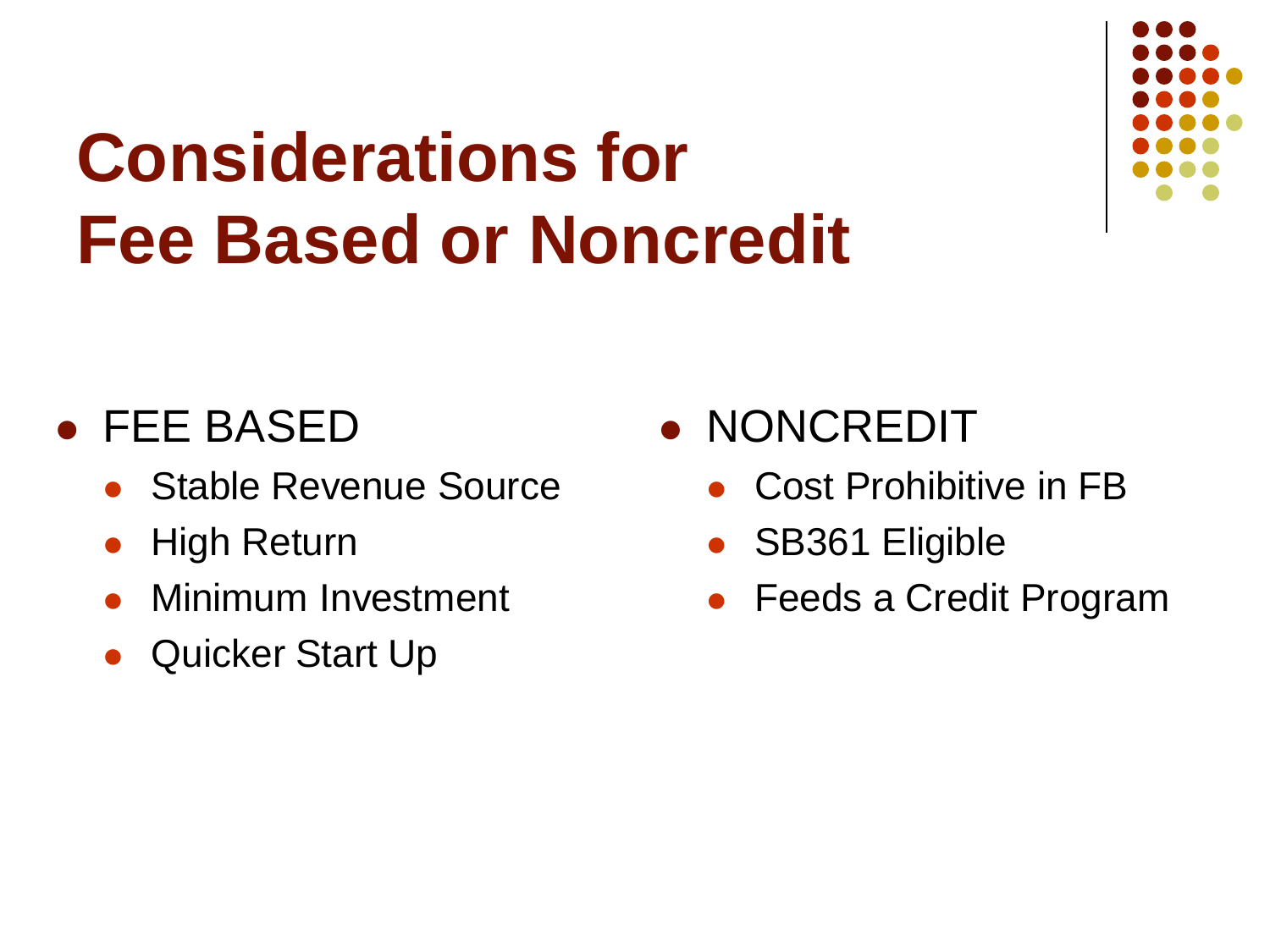#### **It's All About Results!**



- Third round of Pharmacy Technician
	- 225 attended orientations 90 registered
- Medical Insurance Billing
	- First class 23 students
	- Second class 49 (had to open a second section)
- Revenue Since FA 2006
	- Total Net Revenue Over \$150,000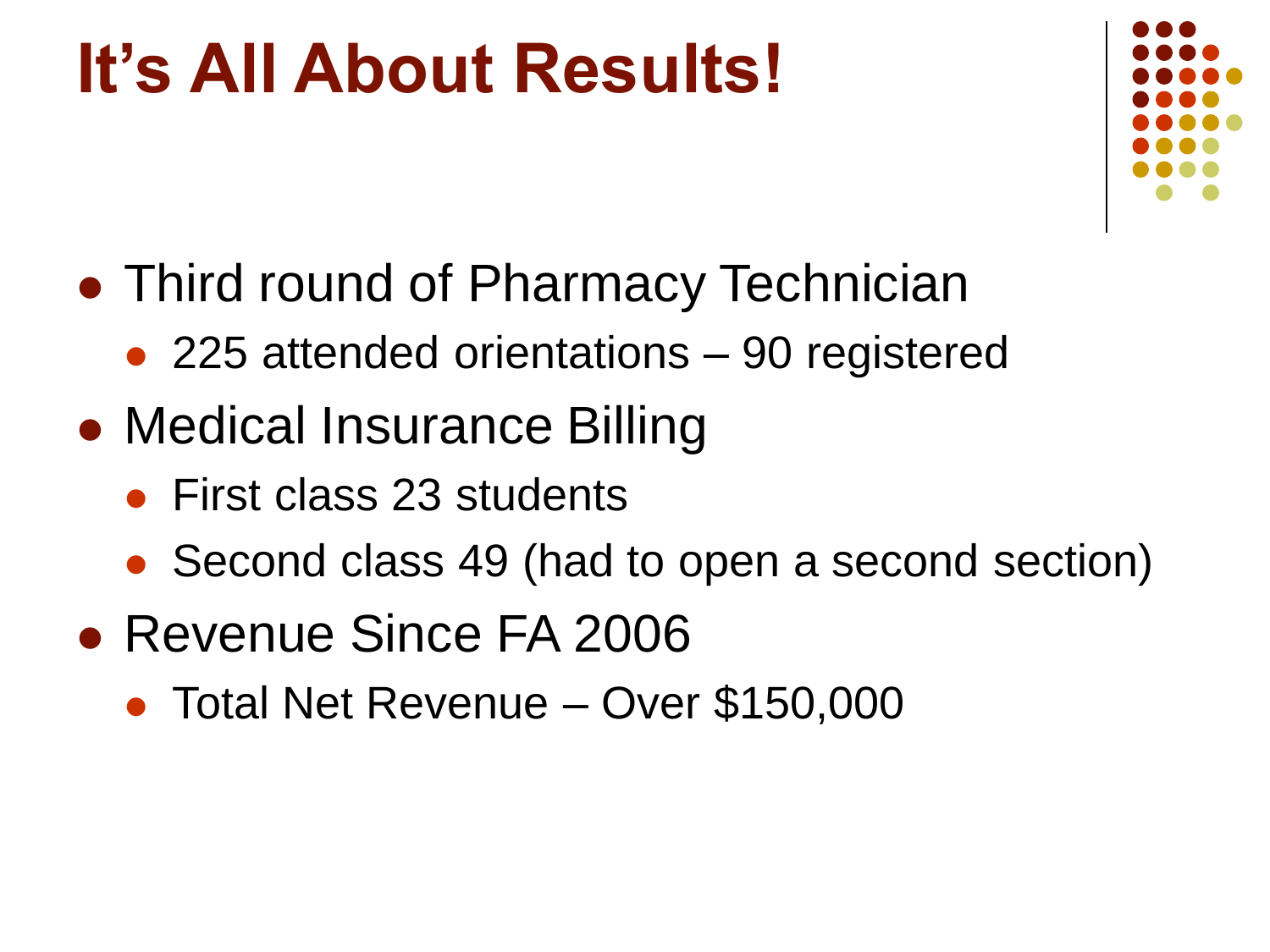#### **How about Noncredit?**



#### • Light Duty Automotive

- Breathed life into a forgotten program
- Curriculum updated to feed the credit program
- Taught by part time credit faculty

#### • Barbering

- Local Approval of Curriculum January 2008
- Currently developing state application
- Community partner providing facility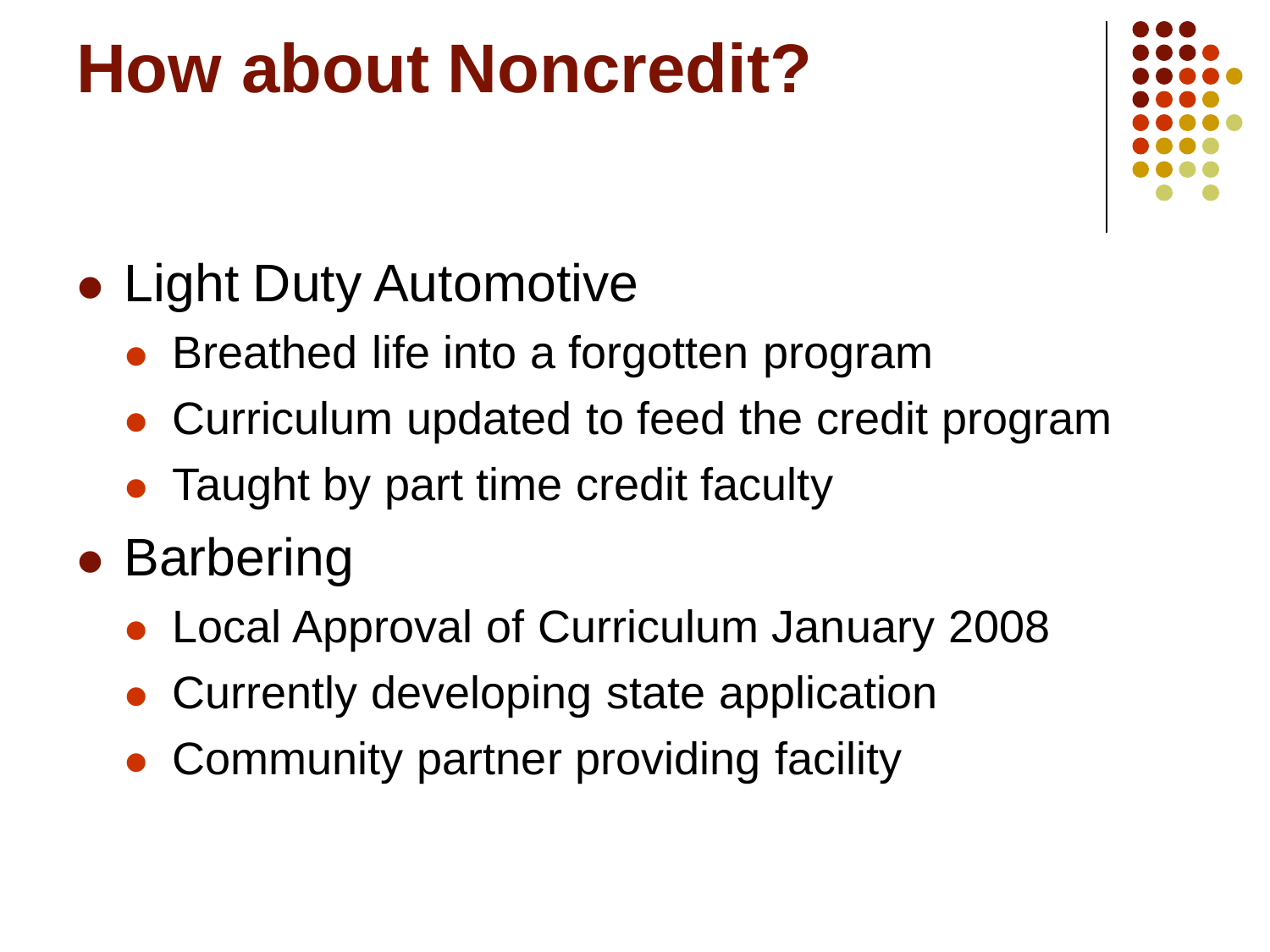

## **Labor Market Research**

#### **Google**

- **Job Title + Certifications +**
- **Job Title + Your City or Region**
- **America's Career Infonet**
	- **<http://www.acinet.org/acinet/>**
- **Bureau of Labor Statistics** 
	- **<http://www.bls.gov/>**
- **California Labor Market Information**
	- **[http://www.calmis.ca.gov/htmlfile/county/califh](http://www.calmis.ca.gov/htmlfile/county/califhtm.htm) tm.htm**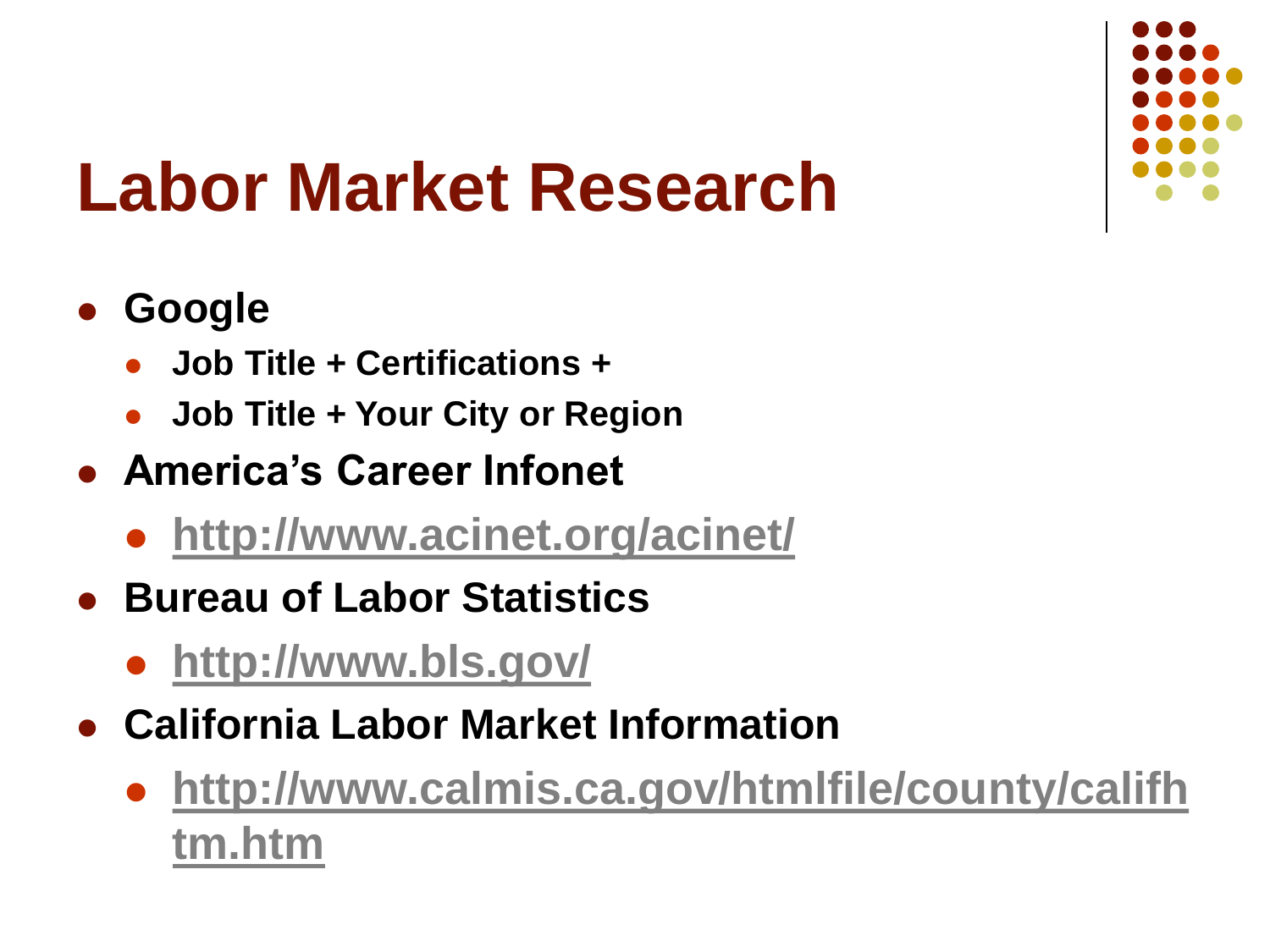

## **What LMI Do You Want?**

- **Projected Job Growth**
- **Required Training Time**
- **Certifications or License Requirements**
- **Other Schools in the Region; Public or Private**
- **Average Tuition and Fees Costs-similar programs**
- **Facilities or special equipment required**
- **Talk to local employers**
- **Put out feelers – mention in schedule "coming soon"**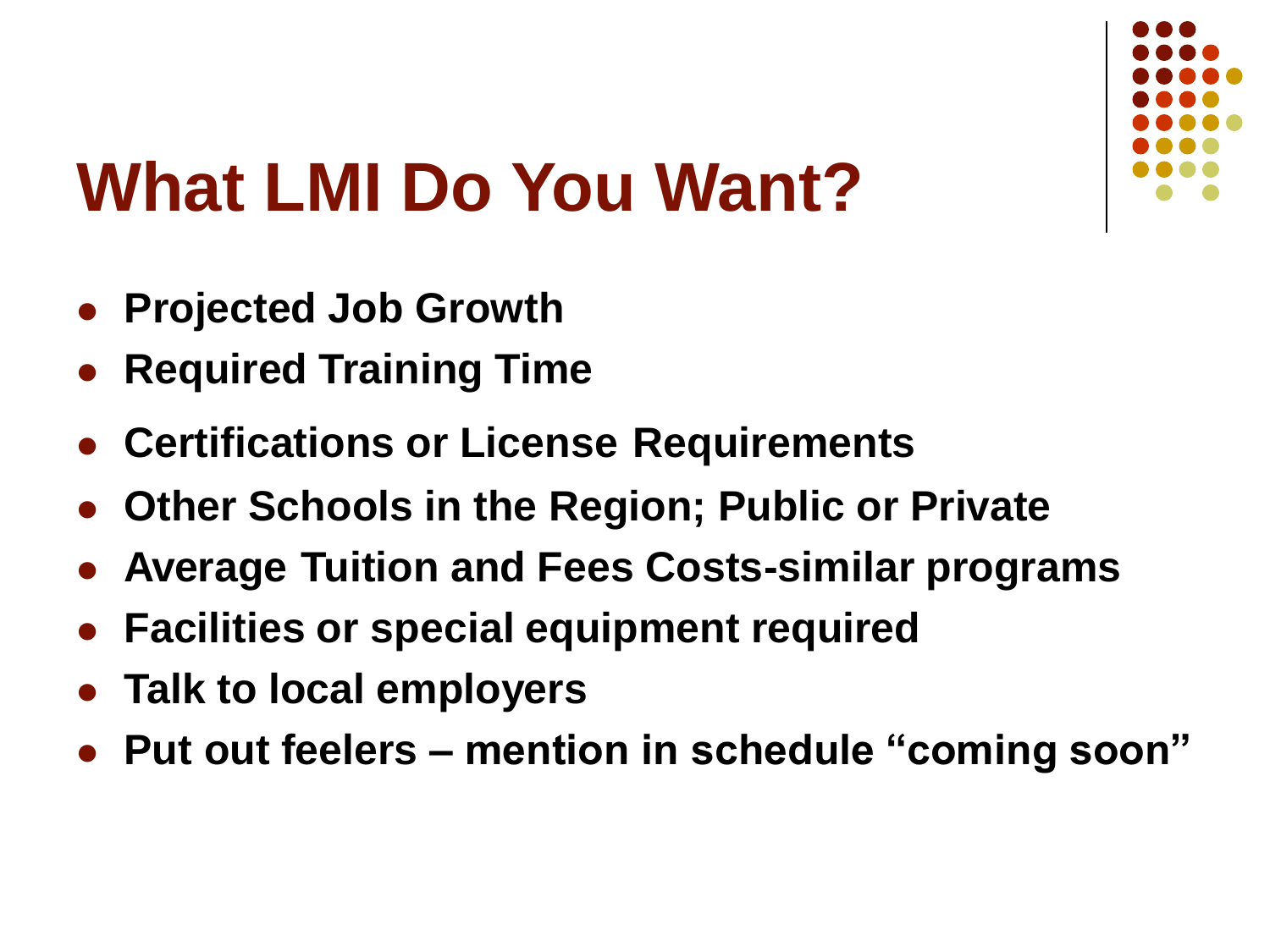## **Health Industry Need**

- **Six of the ten fastest growing occupations from 2005-12 are in the allied health field**
- **According to the US Department of Labor the need for Pharmacy Technicians is expected to grow 30% by 2012 (Pays \$12 to \$24 per hour)**
- **50% increase for Clinical Medical Assistants (Pays \$10 to \$16 per hour)**
- **Walgreens recently announced they will hire 10,000 pharmacy technicians over the next 5 years**



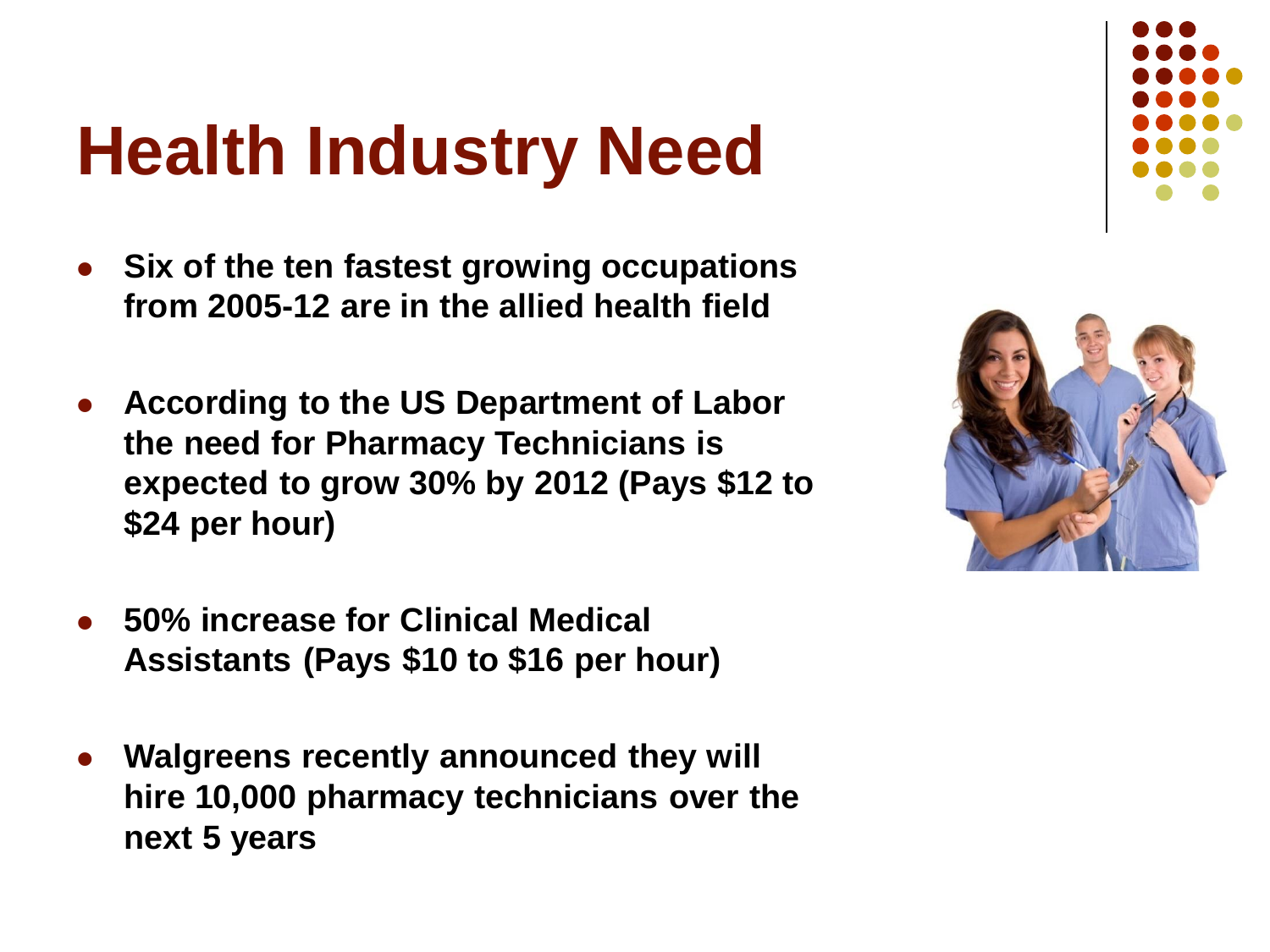# **What's Driving the Demand?**

- **Older population – need for skilled workforce**
- **Baby boomers approaching need for medical assistance and medications**
- **Increased retail outlets –pharmacies, optometric even MEDICAL CLINICS in groceries and Wal-Marts**
- **24 hour retail pharmacies –employees for shifts**
- **People are living longer – Medical Consumers longer**
- **Some states now allow 2 to 3 pharmacy technicians per pharmacist**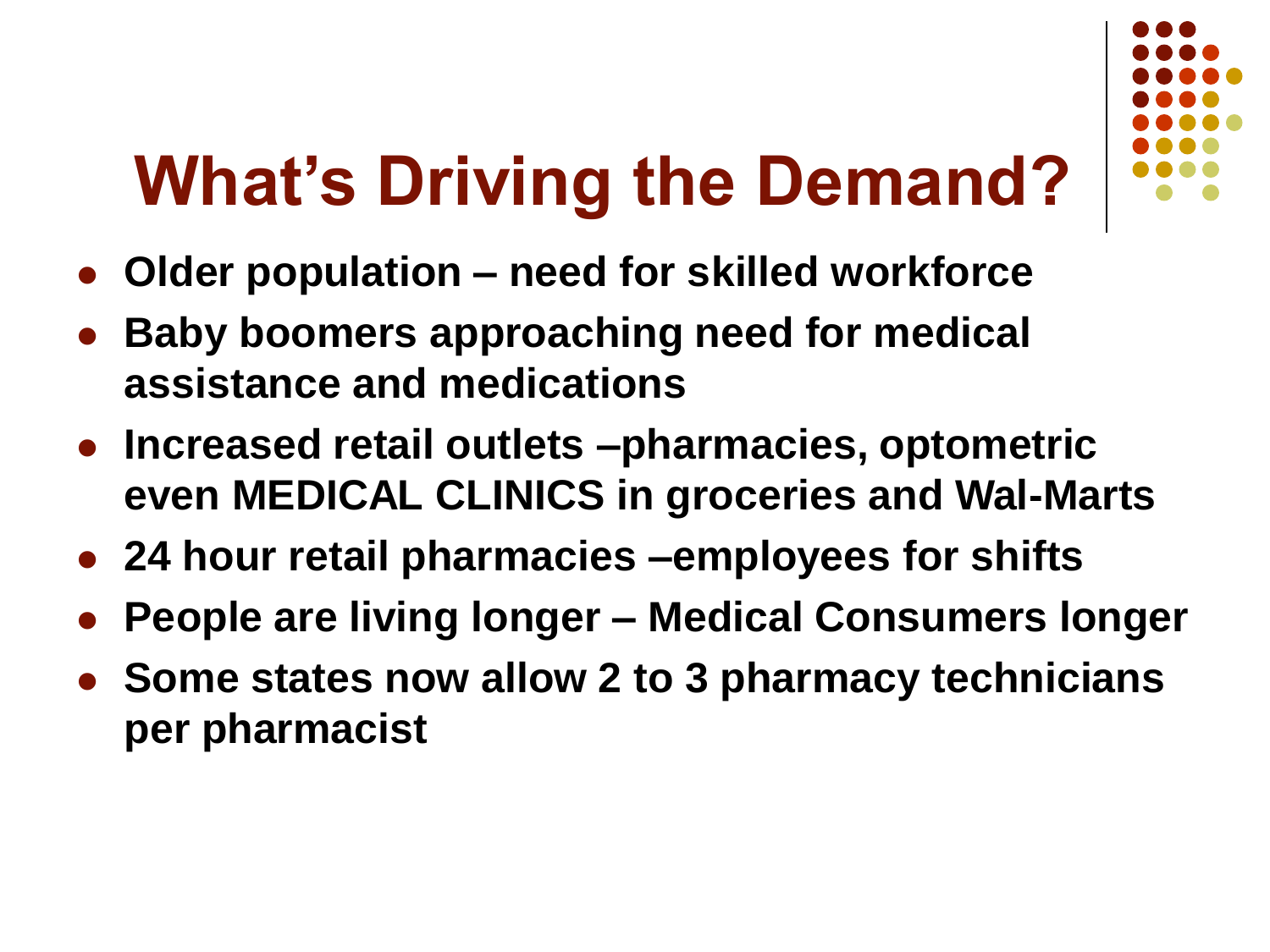#### **An Aging Workforce**





\*Source: Bureau of Labor Statistics, *Monthly Labor Review*, February 2004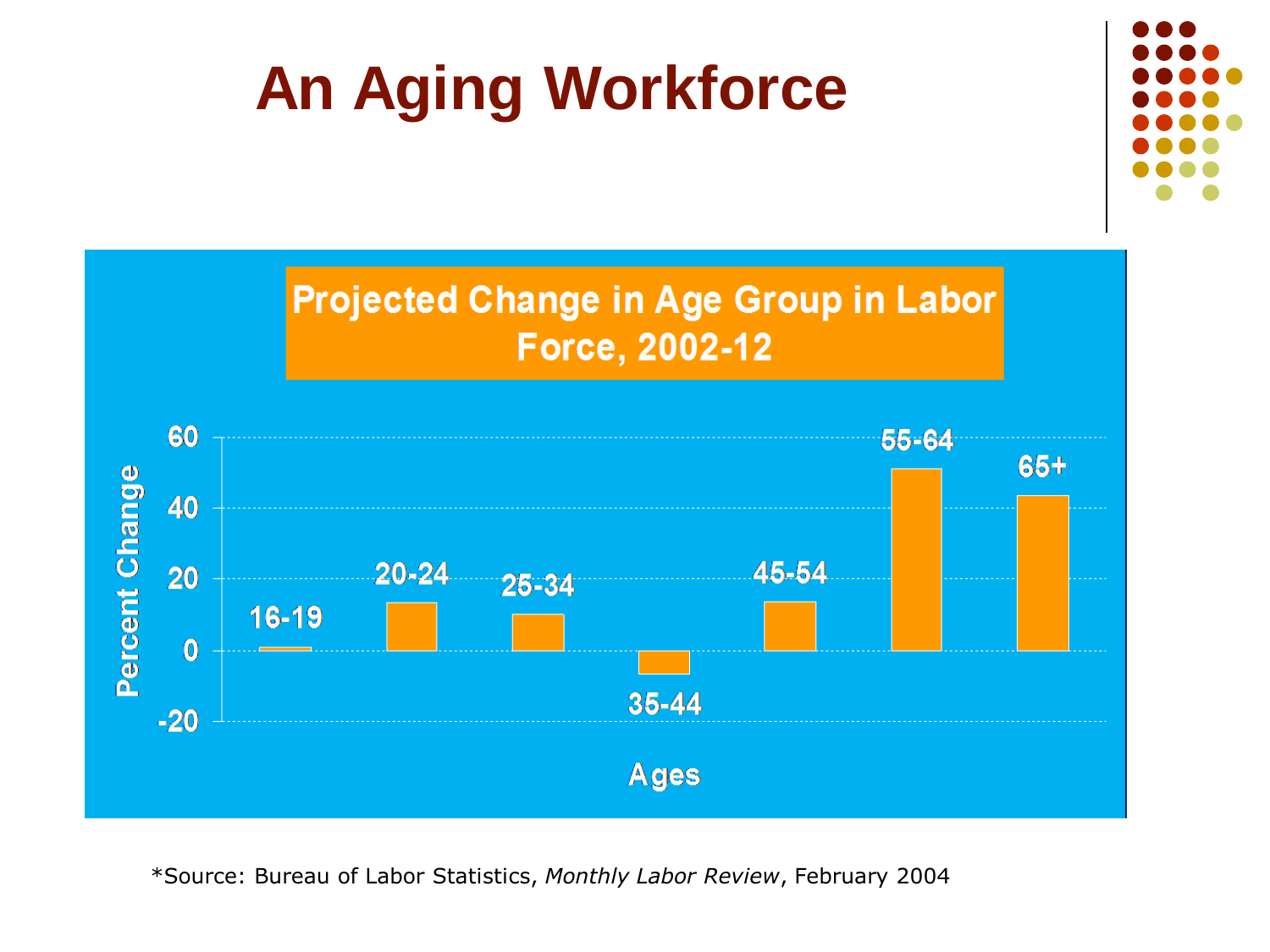

# **Cost of Programs Nationally**

- Adult schools \$1600+
- College Certificate with third-party vendor \$2195 \$2425 (cost to student)
- College/University Credit or Non-Credit Certificate Programs - \$4000 - \$6000
- Private schools \$6000 \$10,000
- Major cities \$10,000 \$17,000

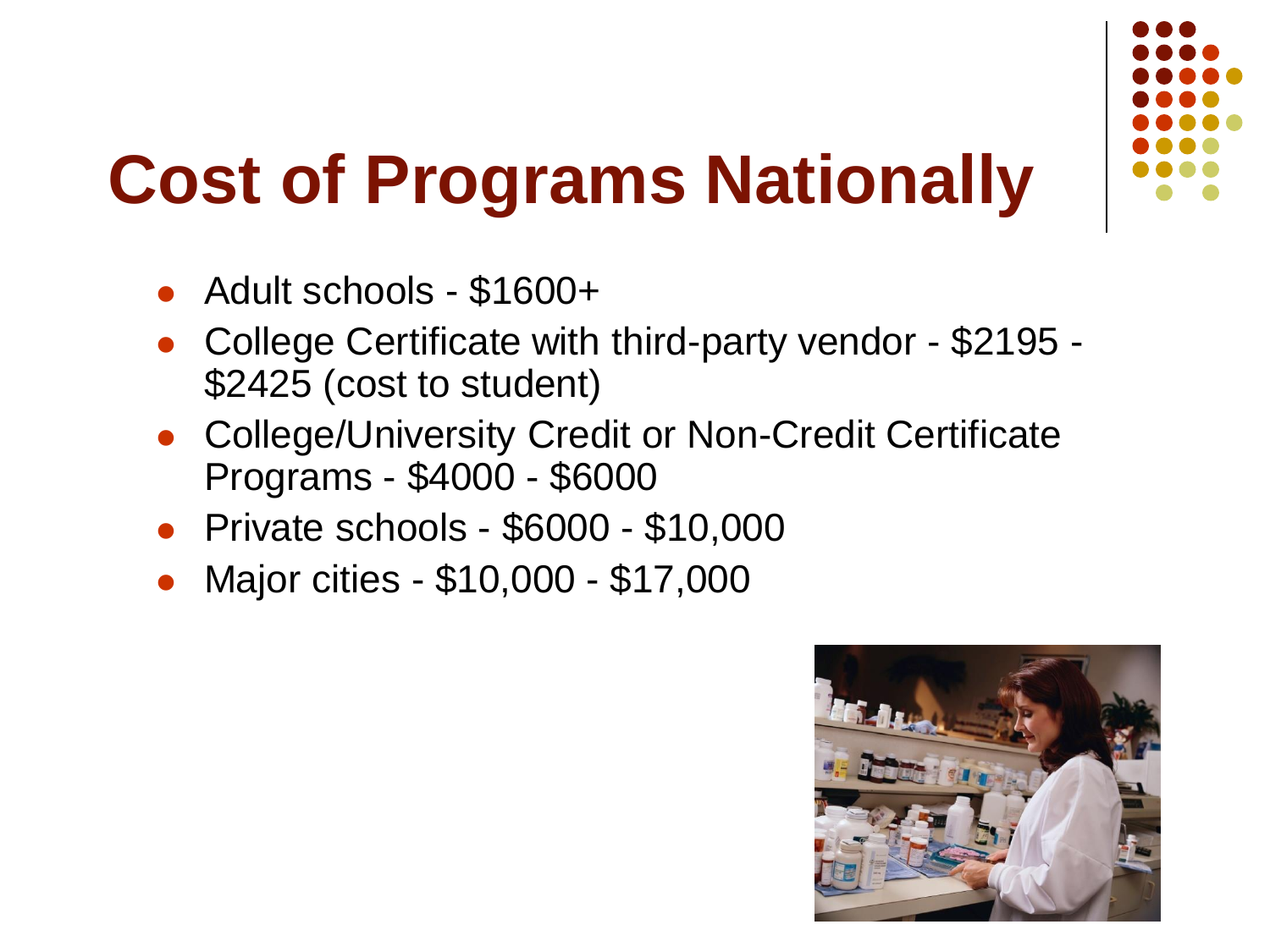## **How Do I Make a Decision?**



- Is there a similar program non-credit or credit at a college near you.
- Evaluate the number of potential employers in the area
- Get out there and talk to employers
- Not Sure? -Test the market with a vendor before investing time to build a non-credit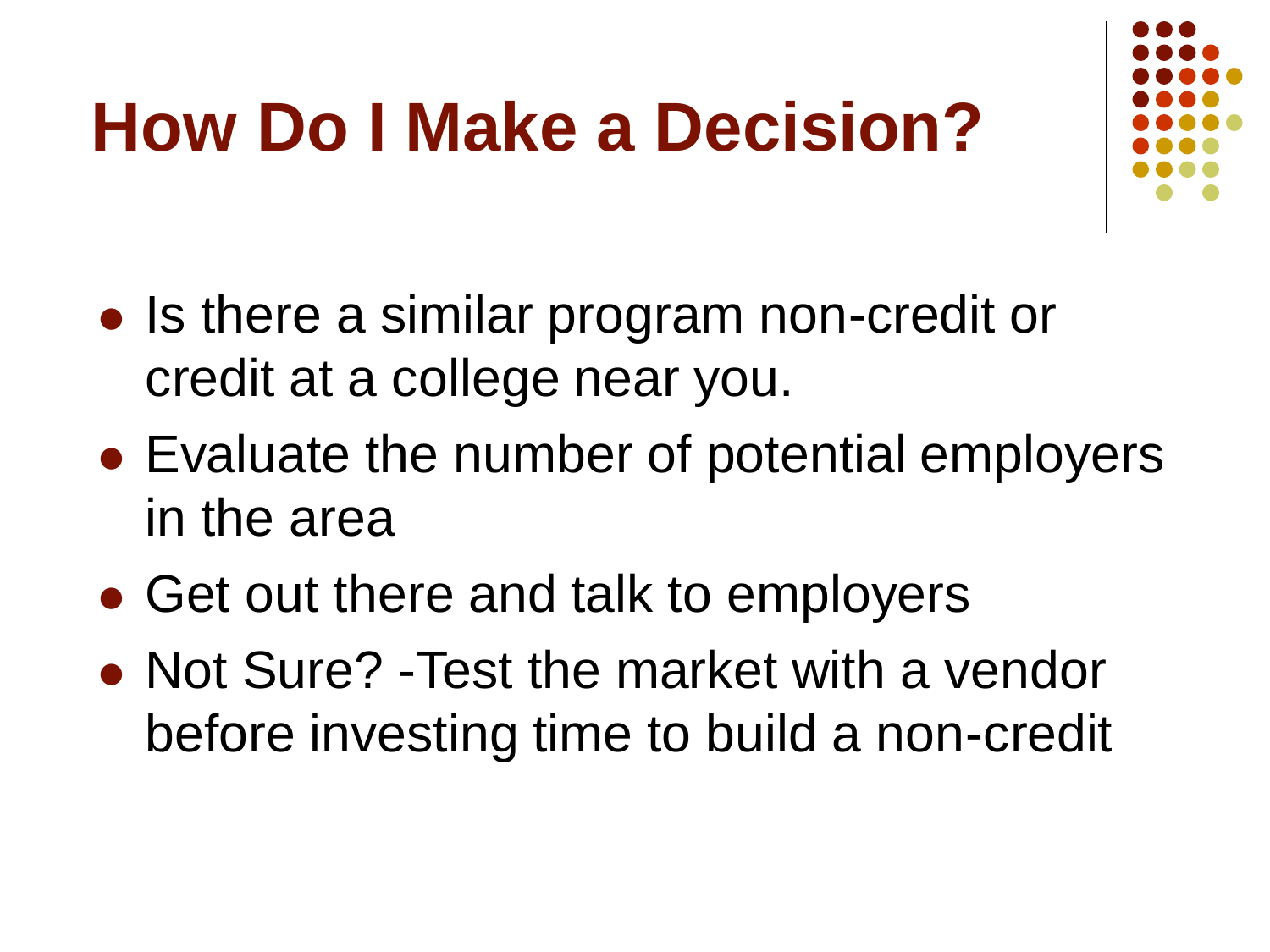### **What's Next at MSJC?**



- Short term goal to have 30% revenue from Career Training Certificates in 2008-2009
- Long Term goal is 50%
- Under consideration
	- Veterinary Technician
	- Phlebotomy
	- Gaming Machine Technicians, dealers etc.
	- **"Green" Industries**